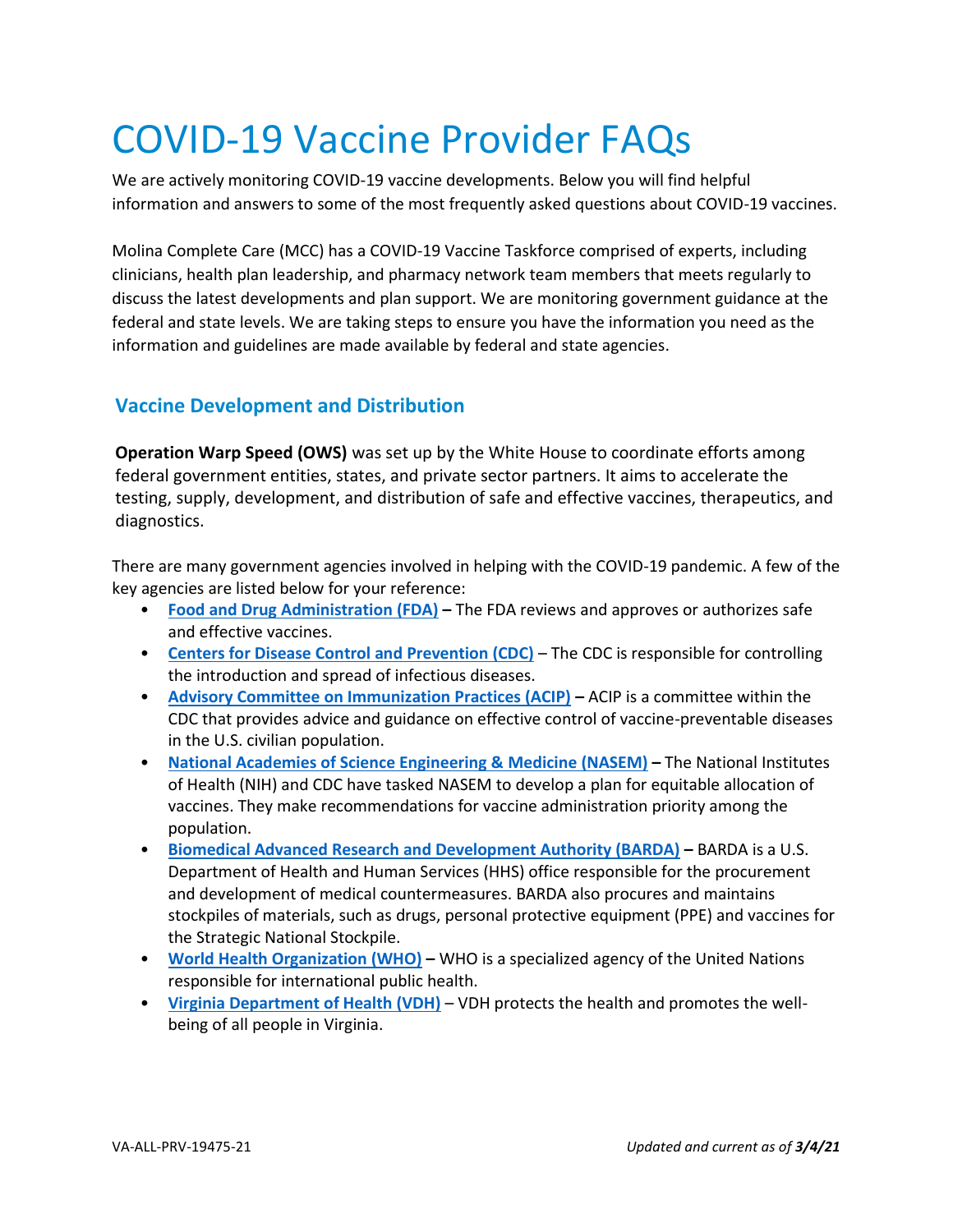## **Frequently Asked Questions**

#### **Q: Is the COVID-19 vaccine safe?**

A: Yes. Clinical trials used to evaluate any COVID-19 vaccine are conducted with thousands of study participants to generate scientific data and other information for the Food and Drug Administration (FDA) to determine their safety and effectiveness. These clinical trials are conducted according to the rigorous standards set forth by the FDA. Once the FDA determines that a vaccine meets its safety and effectiveness standards, it provides its approval. Then the CDC/ACIP review for recommendation of use in the United States. All vaccines made available have undergone clinical trials and approval for both safety and effectiveness.

#### **Q: Can children get the vaccine?**

**A:** There are no COVID-19 vaccines currently authorized for children under the age of 16. COVID-19 vaccination of young children is not currently recommended because of limited data on the vaccine safety and efficacy, although studies are ongoing. Children should still make sure they are up to date on their other important life-savings immunizations.

#### **Q: How is the vaccine being distributed?**

A: The CDC is working with state, tribal, territorial, and local leaders to develop plans to distribute the vaccine. The CDC is also working with federal agencies and private partners, like pharmacies, on plans for distribution.

Please contact your local state, tribal, territorial, and local regulator's office for more information. They will have the most up-to-date information for your area.

#### **Q: How many doses of a COVID-19 vaccine will be needed?**

A: Both single and two-step vaccines have EUA from the FDA currently. Please ensure patients understand if and when they need to return to get a second injection. Vaccination cards will be provided when the patient gets their COVID-19 vaccine which will provide the patient with a record of the vaccine type, manufacturer information, date of first vaccine, and date the patient needs to receive the second injection, if applicable. *It is very important patients receive both injections of a two-step vaccines for it to work.* 

For additional up-to-date information on vaccine dose recommendation, visit [https://www.cdc.gov/coronavirus/2019-ncov/vaccines/faq.html.](https://www.cdc.gov/coronavirus/2019-ncov/vaccines/faq.html)

#### **Q: What are the side effects of a COVID-19 vaccine?**

A: This vaccine is safe. Safety and effectiveness are evaluated during the FDA's review and approval process. Those receiving the vaccine may have some side effects. These are normal signs the body is building protection. The most common side effects are pain and swelling at the injection site. In addition, vaccine recipient may have fever, chills, tiredness, and headache. Most side effects are generally mild and last a few days.

#### **Q: What safety monitoring measures are in place for the COVID-19 vaccine?**

A: Vaccine Adverse Event Reporting System (VAERS)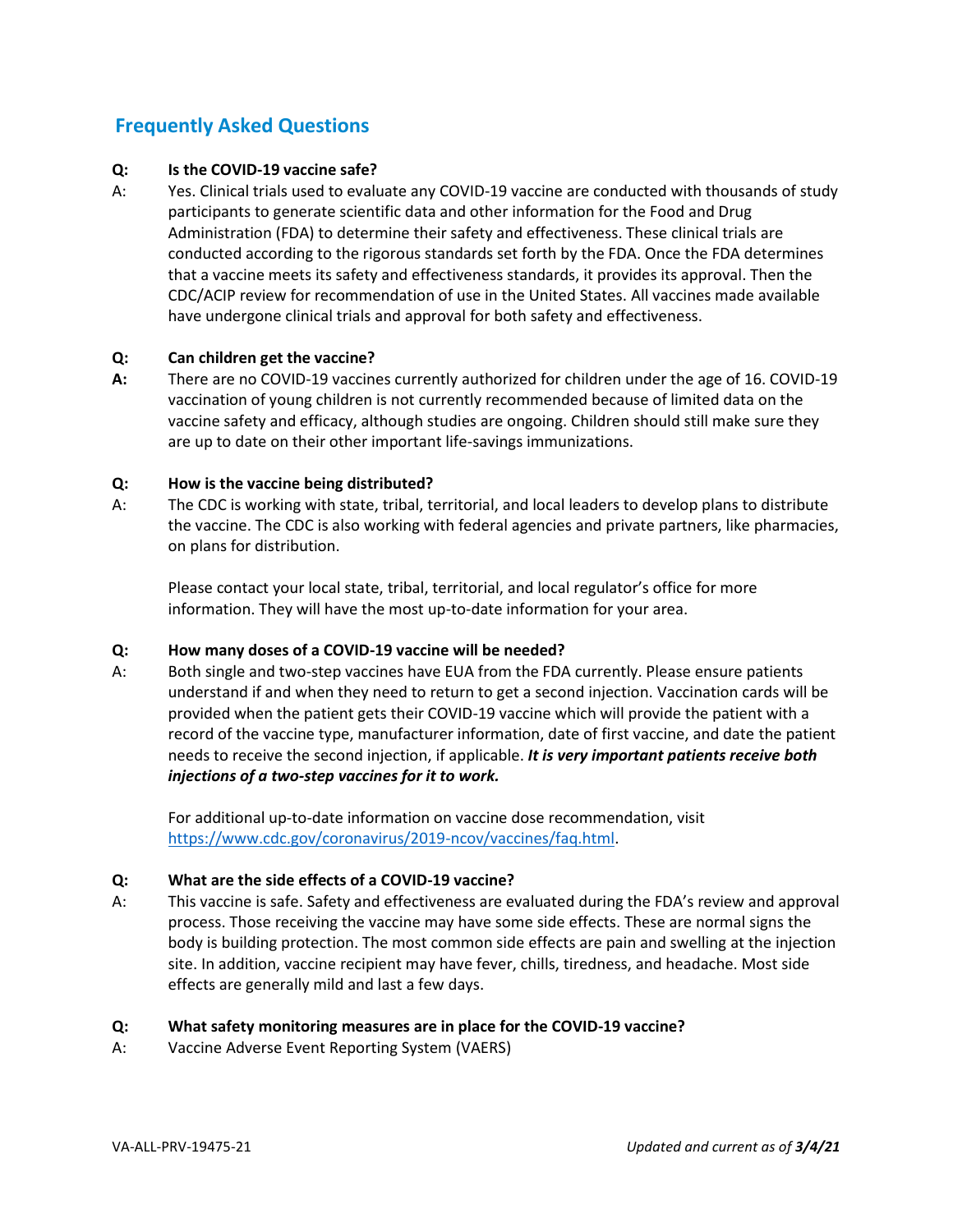- VAERS is a national early warning system to detect possible safety problems with vaccines. Anyone—a doctor, nurse, pharmacist, or any member of the general public can submit a report to VAERS.
- Per the CDC COVID-19 Vaccination Program Provider Agreement, COVID-19 vaccination providers are required to report the following to VAERS:
	- o Vaccine administration errors (whether associated with an adverse event or not),
	- o Serious adverse events (even if they are not sure if the vaccination caused the event),
	- o Multisystem inflammatory syndrome (MIS) in children or adults, and
	- o Cases of COVID-19 that result in hospitalization or death.
- More information on submitting a VAERS report electronically can be found at [https://vaers.hhs.gov/reportevent.html.](https://vaers.hhs.gov/reportevent.html)

V-Safe

• CDC will implement V-safe, a new smartphone-based tool that uses text messaging and web surveys to check in with vaccinated individuals for adverse events after a COVID-19 vaccination. V-safe will also provide second-dose reminders (if needed) and live telephone follow up by CDC if vaccinated individuals report a medically significant event during a V-safe check-in.

Vaccine Safety Datalink

• The Vaccine Safety Datalink (VSD) is a collaboration between the CDC's Immunization Safety Office and nine healthcare organizations. This active surveillance system monitors electronic health data on vaccinations and medical illnesses diagnosed in various healthcare settings and conducts vaccine safety studies based on questions or concerns raised from medical literature and findings from VAERS monitoring.

Clinical Immunization Safety Assessment Project

• The CDC's Clinical Immunization Safety Assessment (CISA) Project is a national network of vaccine safety experts from the CDC's Immunization Safety Office and seven medical research centers. This project conducts clinical research, assesses complex events following vaccination, and provides consultations to U.S. healthcare providers and public health partners.

#### **Q: Can people get sick with COVID-19 from the vaccine?**

A: No. There is no live COVID-19 virus in any vaccine currently available. There is no risk of being infected as a direct result of getting the vaccine. Those receiving the vaccine may have some side effects. These are normal signs the body is building protection. The most common side effects are pain and swelling at the injection site. In addition, vaccine recipient may have fever, chills, tiredness, and headache. Most side effects are generally mild and last a few days.

#### **Q: Do people need to wear a mask when they get a COVID-19 vaccine? Do people need to wear a mask after getting the vaccine?**

A: Yes. The CDC recommends people wear a mask that covers their nose and mouth. You should do this when in contact with others outside your household, when in healthcare facilities, and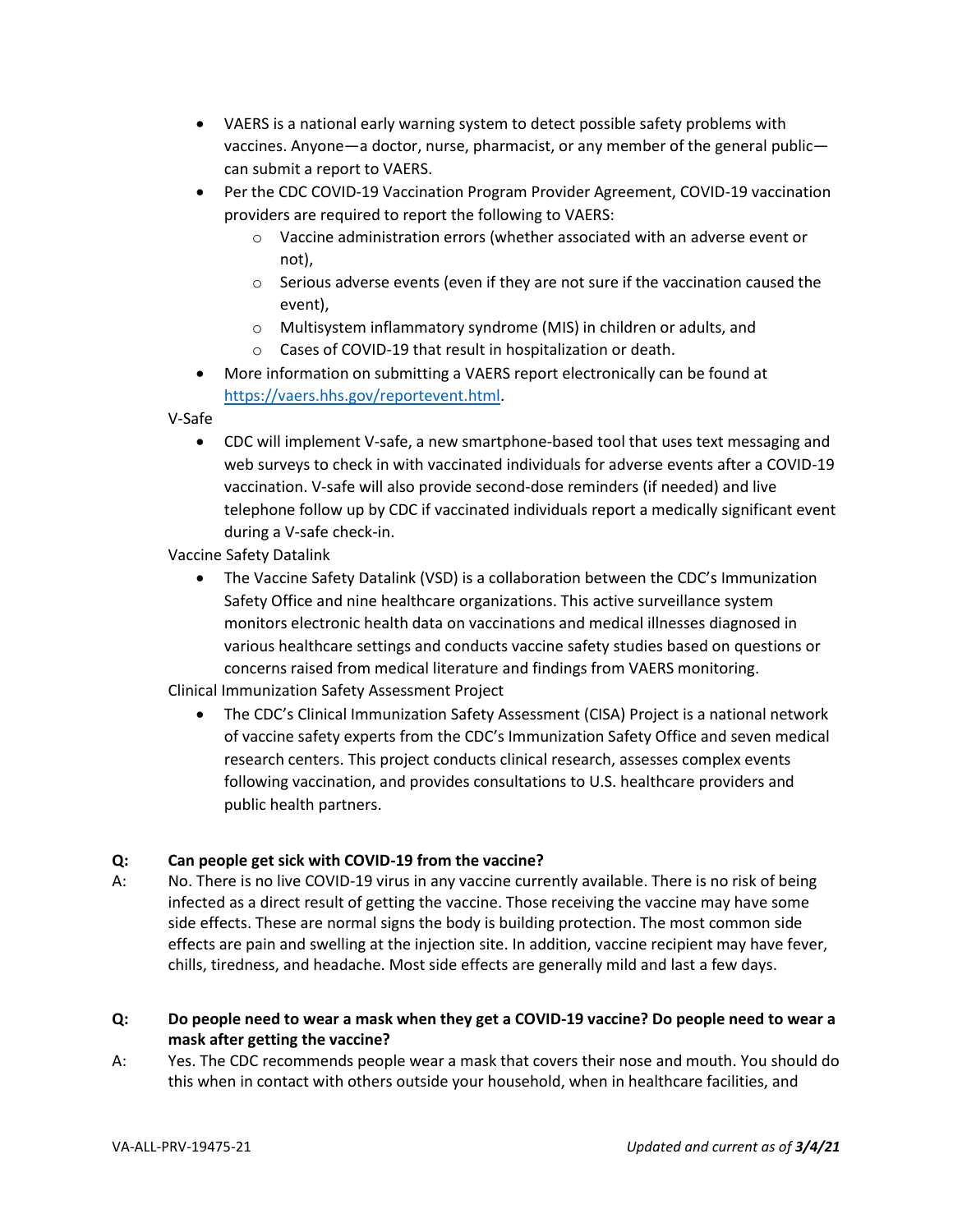when receiving any vaccine. Once you receive all vaccine doses, it's important for everyone to continue using all the tools available to us to help stop this pandemic. This includes:

- Covering your mouth and nose with a mask
- Washing your hands often
- Staying at least 6 feet away from others

#### **Q: If someone has already had COVID-19 and recovered, do they still need to get a vaccine?**

A: Yes. Due to the severe health risks associated with COVID-19 and the possibility of reinfection, you should be vaccinated even if you have had COVID-19. This is because experts don't yet know how long you are protected from getting sick again after recovering from COVID-19.

If you have COVID-19 you should wait to get vaccinated until you are no longer sick and are not in isolation. Talk to your doctor if you have more questions about getting a COVID-19 vaccine.

#### **Q: How much will the COVID-19 vaccine cost?**

A: There are two important parts to a vaccine when we think about cost: How much will the product (vaccine dose) cost, and how much will it cost to administer the vaccine?

Per the CDC, vaccine doses purchased with U.S. taxpayer dollars will be given to the American people at no cost. However, vaccination providers will be able to charge an administration fee for administering the shot to someone. Vaccine providers can get this fee reimbursed by the patient's public or private insurance company. For uninsured patients, vaccine providers can get this fee reimbursed by the Health Resources and Services Administration's Provider Relief Fund.

#### **Vaccine Dose Cost**

The federal government has already purchased these vaccines and we are expecting the product cost to be \$0 for patients for most lines of business. Medicaid may have other state requirements.

#### **Vaccine Administration Cost:** Pharmacy Claim

**Please note:** Pharmacy providers with questions around vaccine administration costs and processing, please see appropriate pharmacy help desk info below:

| <b>Health Plan</b> | <b>Pharmacy Vendor</b> | <b>Phone Number</b>             |
|--------------------|------------------------|---------------------------------|
| <b>MCC</b>         | MRx                    | <b>CCC Plus: 1-800-424-4524</b> |
|                    |                        | M4: 1-800-424-4518              |
|                    |                        | <b>DSNP: 1-888-559-2750</b>     |

#### **Vaccine Administration Cost:** Medical Claim

According to CMS, Medicare payment rates for COVID-19 vaccine administration will be \$28.39 to administer single-dose vaccines. For a COVID-19 vaccine requiring a series of 2 or more doses, the initial dose(s) administration payment rate will be \$16.94, and \$28.39 for the administration of the final dose in the series. These rates recognize the costs involved in administering the vaccine, including the additional resources involved with required public health reporting, conducting important outreach and patient education, and spending additional time with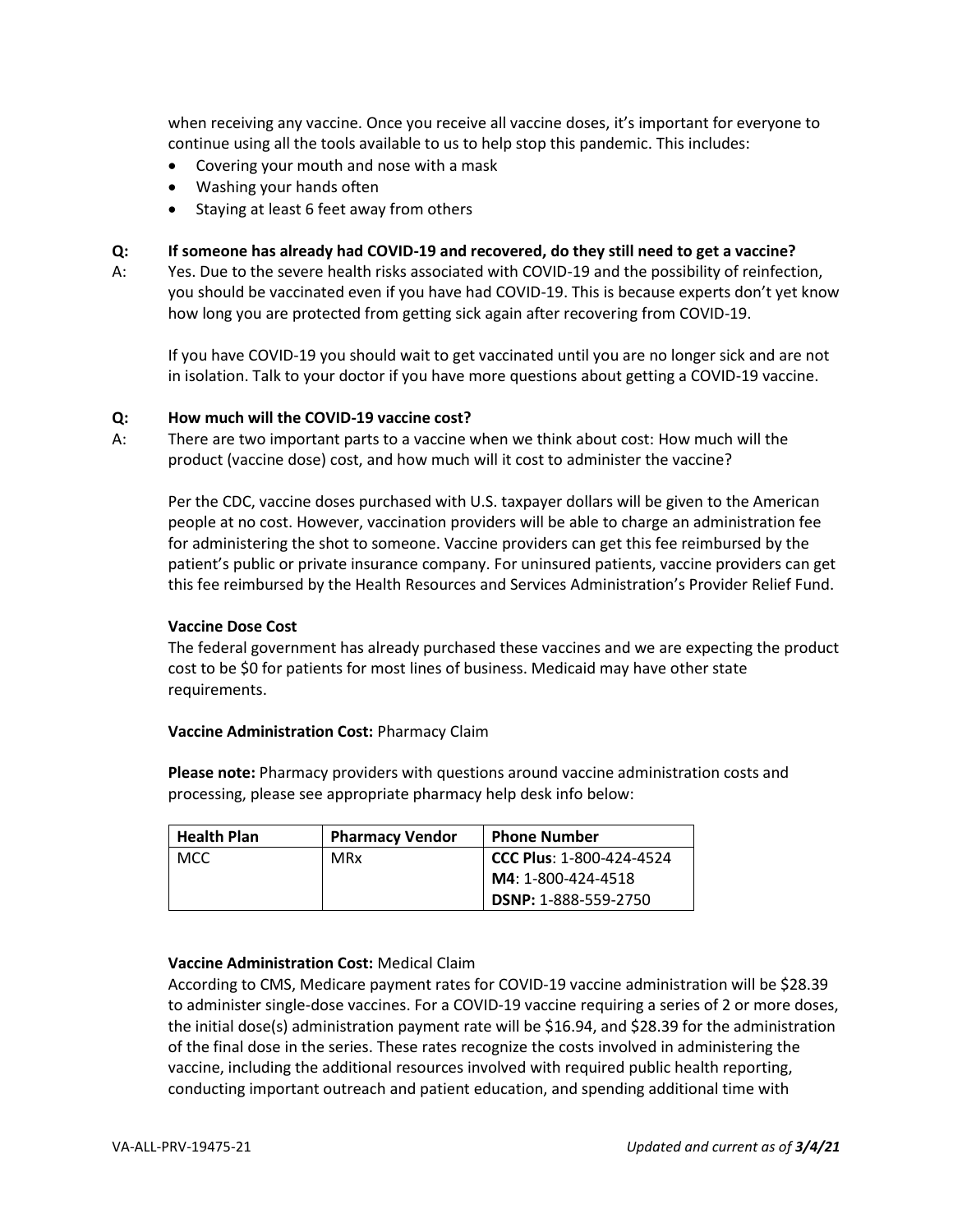patients answering any questions they may have about the vaccine. These rates will also be geographically adjusted. For Medicaid, Commercial, and other lines of business, the administration fees will be expected to be set to rates that are similar to CMS vaccine administration for Medicare.

| <b>Patient Costs</b>  |                                                                               |                                                           |                                                   |                                                     |  |  |
|-----------------------|-------------------------------------------------------------------------------|-----------------------------------------------------------|---------------------------------------------------|-----------------------------------------------------|--|--|
|                       | <b>Commercial</b>                                                             | <b>Medicare</b>                                           | <b>Medicaid</b>                                   | <b>Uninsured</b>                                    |  |  |
| <b>Vaccine</b>        | \$0                                                                           | \$0                                                       | $$0*$                                             | \$0                                                 |  |  |
| <b>Product Cost</b>   |                                                                               |                                                           |                                                   |                                                     |  |  |
| <b>Vaccine</b>        | \$0                                                                           | \$0                                                       | $$0*$                                             | \$0                                                 |  |  |
| <b>Administration</b> |                                                                               |                                                           |                                                   |                                                     |  |  |
| Cost                  |                                                                               |                                                           |                                                   |                                                     |  |  |
| <b>Details</b>        | Covered under the<br><b>ACA for ACIP</b><br>recommended                       | Covered under<br>Part B for vaccine<br>and administration | *There may be<br>differences in<br>coverage based | Administration will<br>be reimbursed<br>through the |  |  |
|                       | vaccines. Per<br>guidance insurers<br>should cover<br>administrative<br>costs |                                                           | on state and<br>population                        | <b>Provider Relief</b><br>Fund <sup>1</sup>         |  |  |

1. The Provider Relief Fund is administered by the Health Resources and Services Administration (HRSA). [https://www.cms.gov/newsroom/press-releases/trump-administration-acts-ensure-coverage-life-saving-covid-19-vaccines](https://www.cms.gov/newsroom/press-releases/trump-administration-acts-ensure-coverage-life-saving-covid-19-vaccines-therapeutics)[therapeutics](https://www.cms.gov/newsroom/press-releases/trump-administration-acts-ensure-coverage-life-saving-covid-19-vaccines-therapeutics)

#### **Q: How do I code for the COVID-19 vaccine:**

A: CMS has information on their website on the **Medicare Part B Payment for COVID-19 Vaccines**, please visit their website for the most up-to-date information.

#### **Vaccine Administration Cost:** Medical Claim

**[COVID Vaccine CPT Codes](https://www.cms.gov/medicare/medicare-part-b-drug-average-sales-price/covid-19-vaccines-and-monoclonal-antibodies)**

**Vaccine Coding:** Pharmacy Claim

For Medicaid, DSNP and specialty plans, please call the pharmacy help desk with questions regarding submitting vaccines as a pharmacy claim.

| <b>Health Plan</b> | <b>Pharmacy Vendor</b> | <b>Phone Number</b>             |
|--------------------|------------------------|---------------------------------|
| <b>MCC</b>         | MRx                    | <b>CCC Plus: 1-800-424-4524</b> |
|                    |                        | M4: 1-800-424-4518              |
|                    |                        | <b>DSNP: 1-888-559-2750</b>     |

#### **Q: My facility wants to distribute the vaccine. What are the steps to becoming a distribution site?**

**A:** In Phase 2, to vaccinate a broader population group, vaccines will be allocated and distributed directly from the federal government to select pharmacy partners. Direct allocation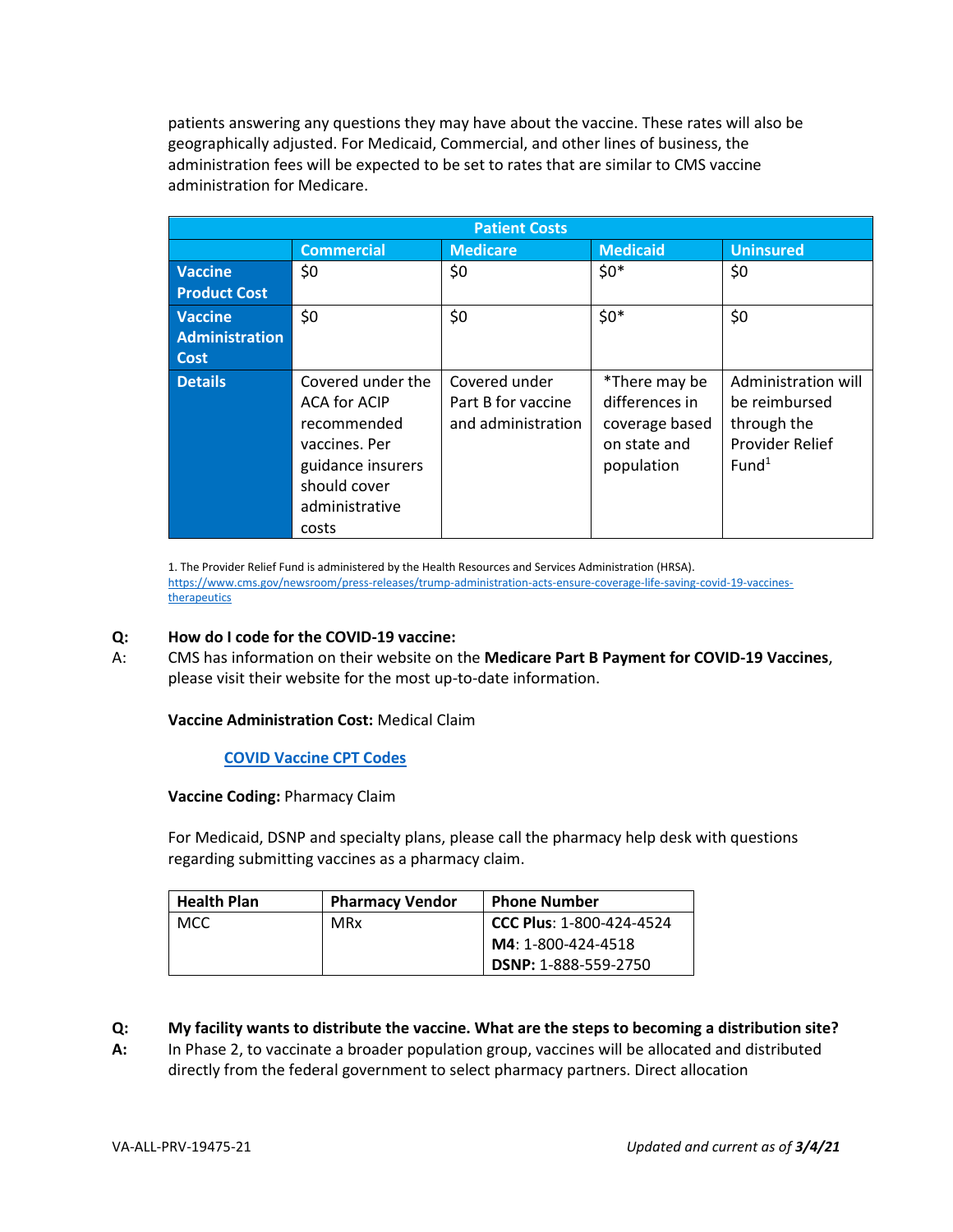opportunities will be provided to retail chain pharmacies and networks of independent and community pharmacies (those with a minimum of 200 stores).

- To receive/administer COVID-19 vaccine, constituent products, and ancillary supplies, vaccination provider facilities/organizations must enroll in the federal COVID-19 Vaccination Program coordinated through their jurisdiction's immunization program.
- COVID-19 vaccination providers must sign/agree to the CDC COVID-19 Vaccination Program Provider Agreement. Failure to comply may impact whether COVID-19 vaccine product orders are fulfilled.

To administer the vaccine, providers must agree to:

- o Administer COVID-19 vaccine in accordance with ACIP recommendations
- o Within 24 hours of administering a dose of COVID-19 vaccine and adjuvant (if applicable), record in the vaccine recipient's record and report required information to the relevant state, local, or territorial public health authority
- o Not sell or seek reimbursement for COVID-19 Vaccine and any diluent, syringes, needles, or other constituent products and ancillary supplies provided by the federal government
- o Administer COVID-19 vaccine regardless of the vaccine recipient's ability to pay.
- $\circ$  Provide an Emergency Use Authorization (EUA) fact sheet for recipients or vaccine information statement (VIS), as applicable, to each vaccine recipient/parent/legal representative prior to vaccination
- o Comply with CDC requirements for vaccine management
- o Report COVID-19 vaccines and diluents that were unused, spoiled, expired, or wasted as required by the jurisdiction's immunization program
- $\circ$  Comply with federal instruction regarding disposal of unused COVID-19 vaccine and diluent
- o Report vaccine administration errors to VAERS
- o Provide a completed COVID-19 vaccination record card to every vaccine recipient/parent/legal representative
- $\circ$  Comply with FDA's requirements, including EUA-related requirements described in FDA's Letter of Authorization, as applicable. Providers must also administer COVID-19 vaccine in compliance with all applicable state and territorial vaccine laws
- COVID-19 vaccination providers must also fully complete the CDC COVID-19 Vaccination Provider Profile form for each location where COVID-19 vaccine will be administered.
- CDC is developing and updating a variety of clinical educational and training resources for healthcare professionals related to COVID-19 vaccine(s).

#### **Q: How will long-term care facility residents get access to the vaccine?**

A: The CDC will collaborate with CVS and Walgreens to provide on-site vaccination clinics for longterm care facility residents as part of Phase 1a per the CDC's Advisory Committee of Immunization Practices (ACIP).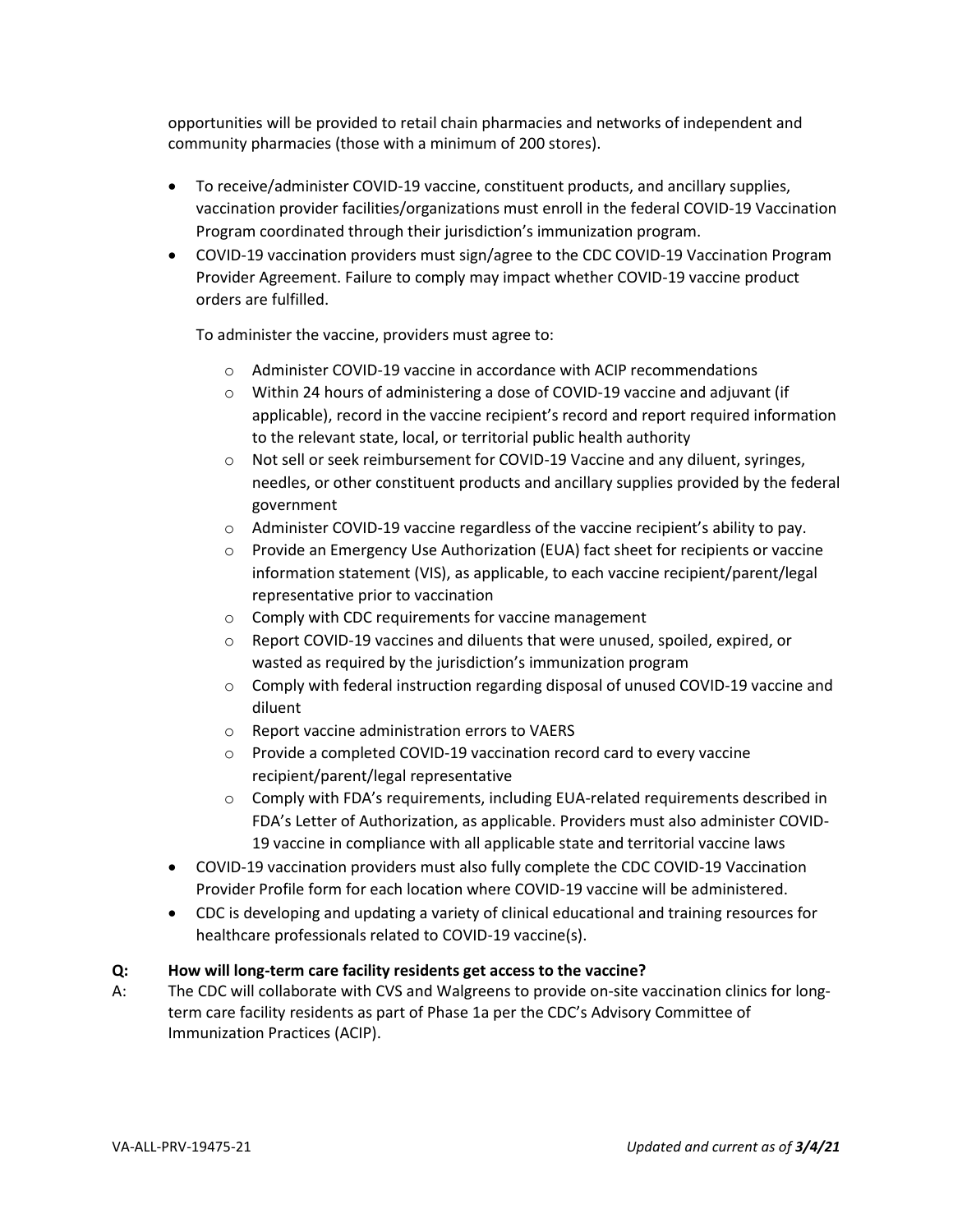#### **Q: What is the COVID-19 vaccine administration documentation and reporting process?**

A: CDC requires that vaccination providers enrolled in the COVID-19 Vaccination Program report certain data elements for each dose administered within 24 hours of administration in CDC's Immunization Information System (IIS). In addition to reporting vaccine administration, jurisdictions must put processes in place to match first and second doses. The jurisdiction's IIS should collect, report, and submit data directly to CDC's Immunization Data Lake and jurisdictional reporting requirements.

#### **Q: How will patients be reminded they need to come back for their second injection for two-step vaccinations?**

A: Some of the COVID-19 vaccines require two doses, separated by 21 or 28 days. Because different COVID-19 vaccine products will not be interchangeable, a vaccine recipient's second dose must be from the same manufacturer as their first dose.

COVID-19 vaccination record cards will be provided as part of vaccine ancillary kits. Vaccination providers must complete these cards with accurate vaccine information (i.e., vaccine manufacturer, lot number, date of first dose administration, and second dose due date), and give them to each patient who receives vaccine to ensure a basic vaccination record is provided.

#### **Q: When will my area/region/state receive the COVID-19 vaccine for distribution? How many vaccines will my area/region/state receive?**

- A: The federal government will determine the quantity of COVID-19 vaccines designated for each jurisdiction. The jurisdiction's immunization program will then be responsible for managing and approving orders from enrolled providers within their jurisdiction using this allotment.
	- COVID-19 vaccination providers enrolled by the jurisdiction will order COVID-19 vaccine through their jurisdiction's immunization program
	- CDC will provide jurisdictions with regular updates on the available vaccine supply and their assigned vaccine product-specific allocations in VTrckS
	- Ancillary supplies will be packaged in kits and will be automatically ordered in amounts to match vaccine orders in VTrckS
	- COVID-19 vaccine (and diluent, if required) will be shipped to vaccination provider sites enrolled by the jurisdiction's immunization program within 48 hours of order approval
	- COVID-19 vaccination providers will be required to report COVID-19 vaccine inventory daily using VaccineFinder

#### **Q: How will COVID-19 vaccines be stored and handled during the distribution process?**

A: To minimize opportunities for breaks in the cold chain, most COVID-19 vaccine will be delivered from CDC's centralized distributor directly to the location where the vaccine will be stored and administered.